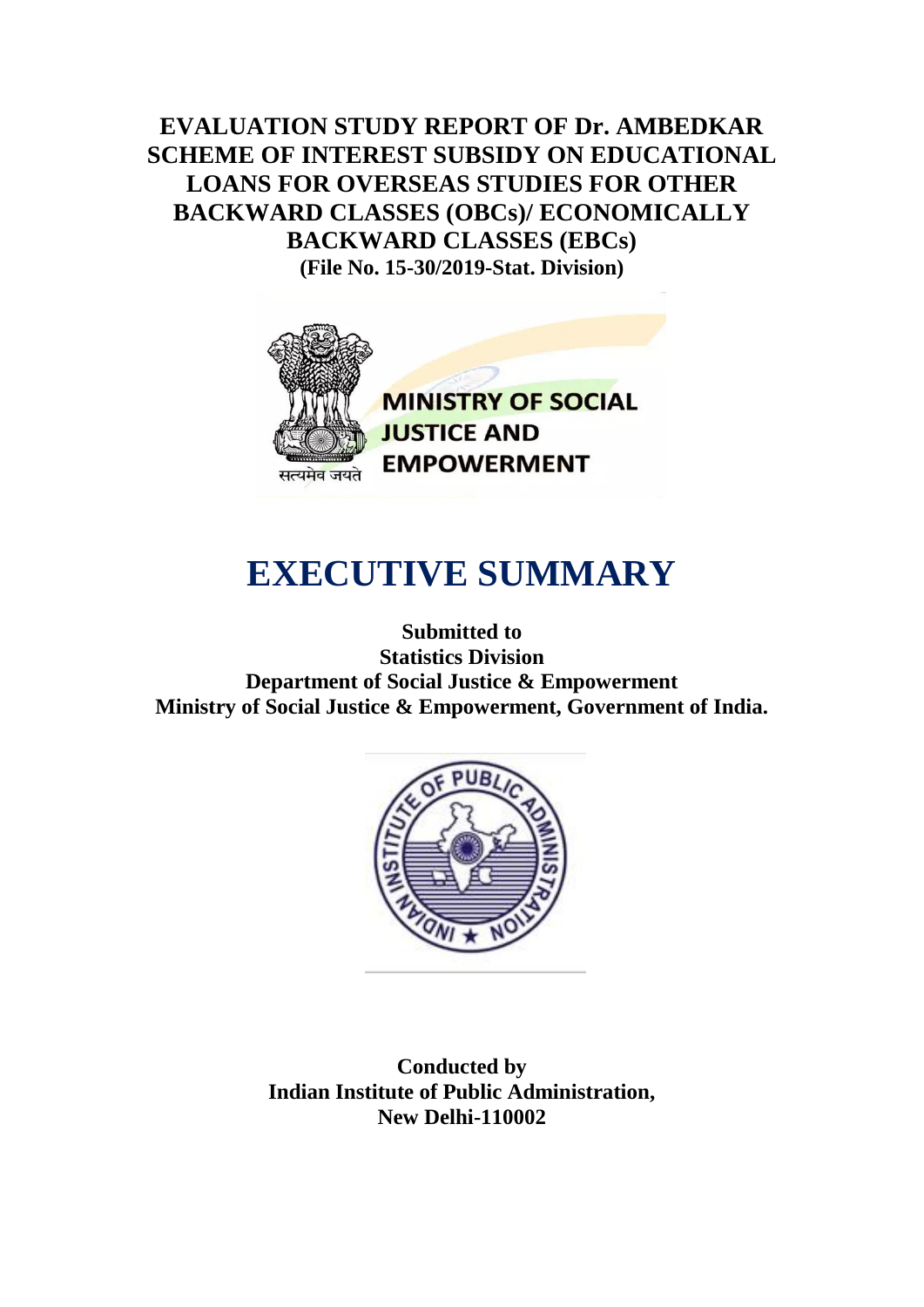## **EXECUTIVE SUMMARY**

 Dr. Ambedkar Scheme of Interest Subsidy on Educational Loans for Overseas Studies for Other Backward Classes (OBCs) and Economically Backward Classes (EBCs) is a Central Sector Scheme that has been launched by the Ministry of Social Justice and Empowerment, Government of India to promote educational advancement of students from Other Backward Classes and Economically Backward Classes by subsidizing their education loans for higher studies.

• Initially, in the Scheme "Economically Backward Classes or EBCs" relates to communities or castes which are not included under the Scheduled Caste or Other Backward Caste categories and whose incomes do not exceed Rs 1 lakh. As of now, the revised income levels of total income from all sources of the employed candidate or his/her parents/guardians in the case of unemployed candidates should not exceed the present Creamy Layer Criteria (CLC) in case of OBCs and 2.5 lakh in case of EBCs.

 Grant of interest subsidy on education loans is given for 42 Subjects/Disciplines for Masters, M. Phil, and Ph.D. spanning from arts, humanities, social sciences, commerce, pure sciences, engineering, technology, agriculture, medicine, and business among others, ensuring optimal coverage of popular and relevant subjects through the funds deployed. Women scholars are given preference as the guidelines mention that 50% of the total allocation every year shall be reserved for female students. However, in the incidence of nonavailability of adequate demand from female students, the same funds may be allocated to students belonging to the male category.

 For students availing the Dr. Ambedkar Scheme for Interest Subsidy on Education Loan, interest payable for the moratorium period shall be borne by the Government of India. The moratorium period refers to the course period and one year/six months after getting a job, whichever is earlier. Beyond the moratorium period, the interest subsidy will be discontinued and the student will be liable for paying the interest on the remainder of the period on the interest rates decided during the procurement of the loan (or as may be amended periodically).

• The agency authorized for the implementation of the Scheme is the Nodal bank that has entered into a Memorandum of Understanding with the Ministry of Social Justice and Empowerment, Government of India. The Canara Bank, which is a public sector bank has been entrusted as the Nodal Bank for the implementation of the Scheme. The Nodal bank lays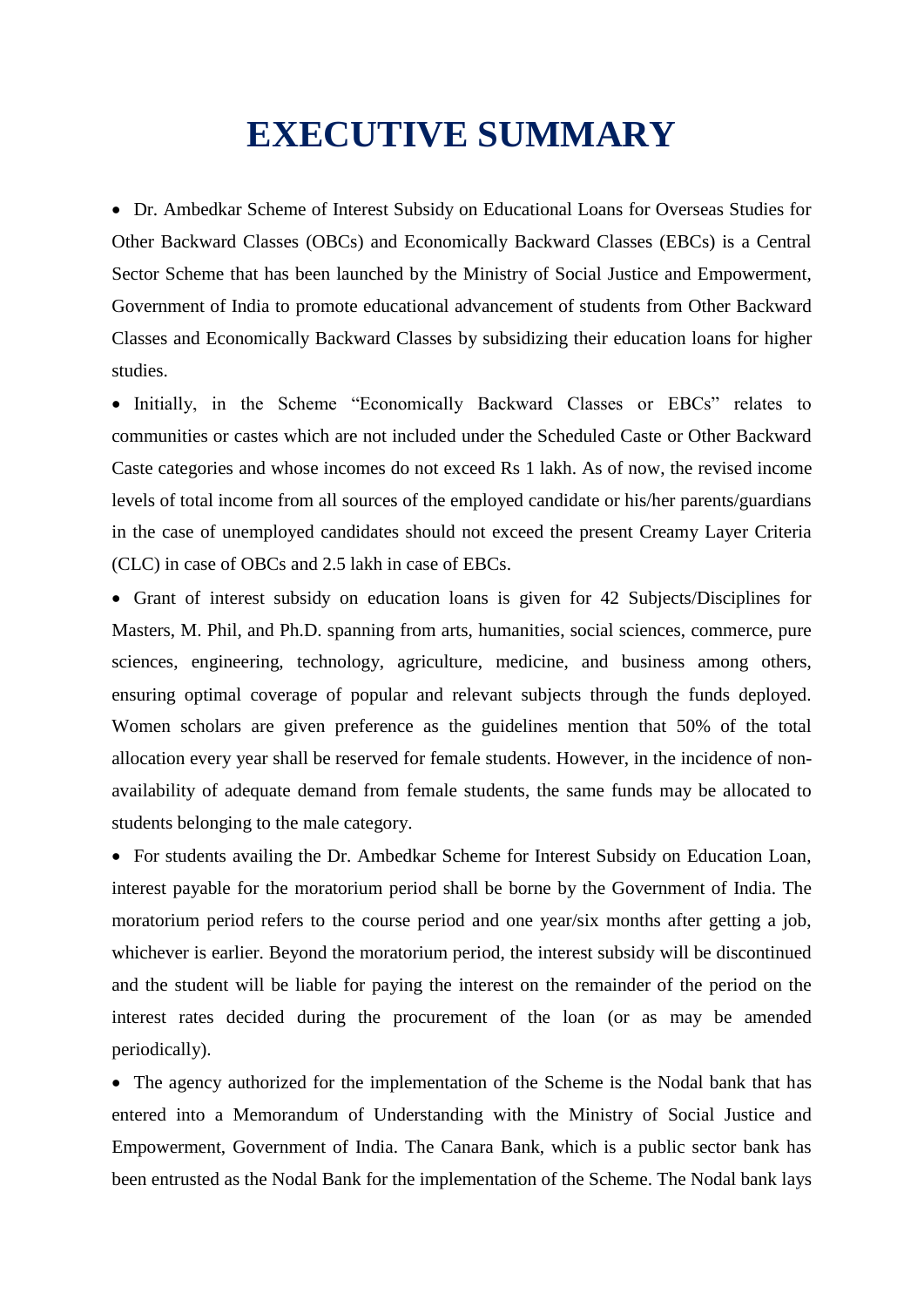down relevant procedures for processing and sanctioning of applications for interest subsidy from the eligible applicants, in consultation with the Ministry of Social Justice and Empowerment. The applicant, along with the provision of income certificate, and caste certification for OBCs (if applicant) shall apply for the subsidization of interest on the Education Loan of the Indian Bank Association (IBA) availed earlier through the bank.

 The Scheme is designed to enable meritorious students belonging to the OBC and EBC categories to pursue further education overseas by subsidizing the interest on their loans during the moratorium period. As per the scheme guidelines, 50% of the total financial assistance is reserved for women candidates. In case there is an absence of adequate demand from female candidates, the same funds may be allocated for male candidates. The financial assistance through interest subsidization can be claimed only for loans whose actual amount does not cross the maximum of Rs. 20 lakh. If the educational loan is sanctioned for more than Rs.20 lakh, the eligible loan component is reckoned as Rs.20 lakh only for interest subsidy claim.

 As per the LoA, the objectives of the study were: to know the impact of the scheme on the success rate of completion of Degrees such as Masters, M. Phil, Ph.D. under different courses in recognised universities abroad, to know the impact of the scheme on the participation of Scheduled Banks under the Indian Bank Association (IBA), to understand whether the fund provided is appropriately utilised for the purpose it was released, to analyse what changes are required to make the scheme more effective and sustainable, to identify a representative sample of households of the respective category of parents having children gone for overseas studies in Masters/ M. Phil./ PhD, to conduct the strengths, weaknesses opportunities and threat analysis of the Scheme, to assess the present status of parents of students of the respective category regarding their education in Masters/ M. Phil / Ph. D. courses, to assess if the assistance provided for interest subsidy for the education loan of OBC/EBC students is adequate, to assess if parental income ceiling envisaged in the scheme is appropriate, to study the impact of the scheme in improving the quality of life of inmates, key findings based on the data collected from the field on the objectives of the study, shortcomings identified in the design of the existing scheme if any, and recommendations/suggestions for necessary restructuring to be carried in the Scheme to achieve desired results and need for its continuation.

 The approach for the evaluation study took cognizance of the objectives, processes, and outcomes of the scheme. When it comes to the objectives of the scheme, i.e. to encourage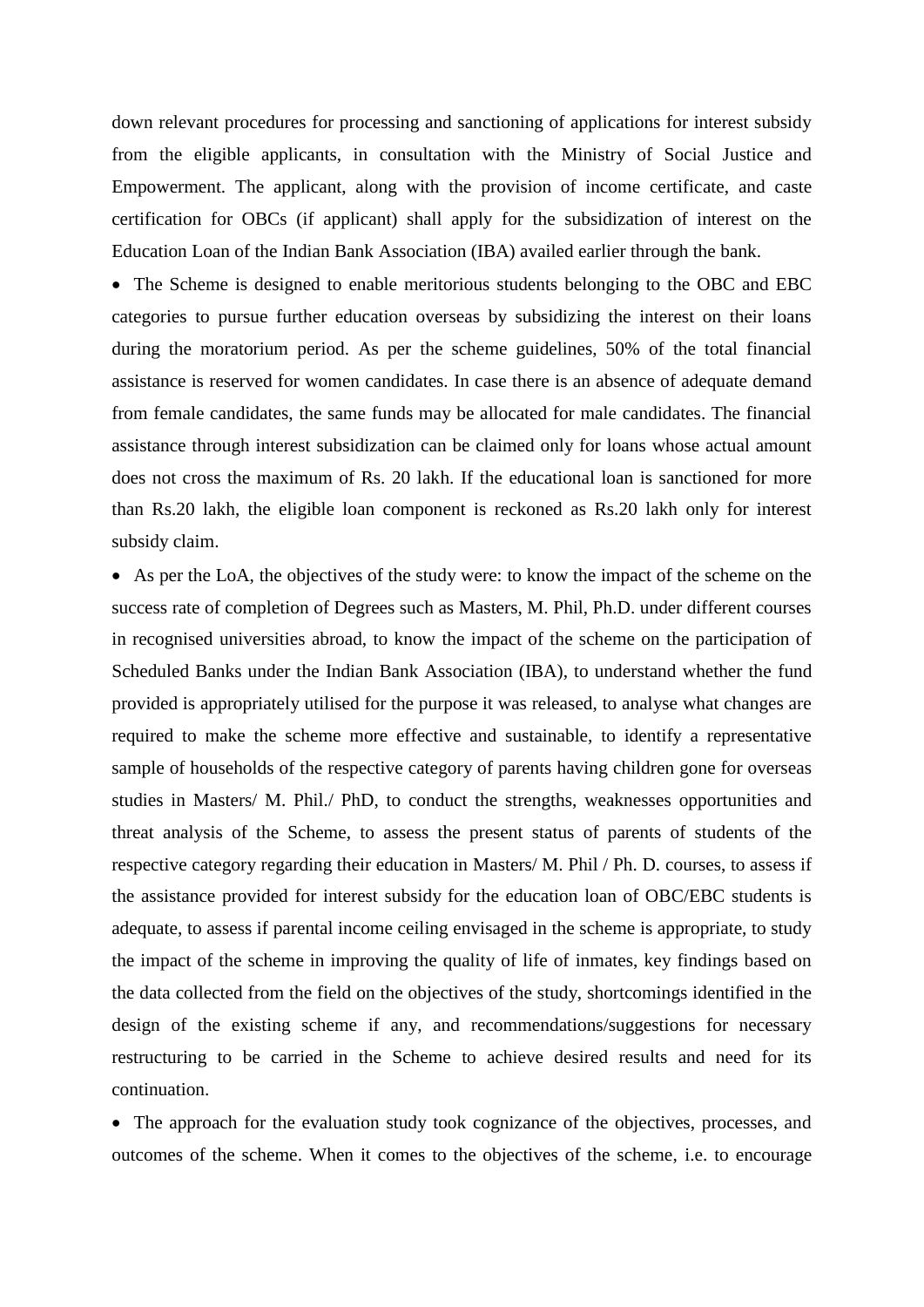students from OBC and EBC backgrounds to apply for studying abroad, and generate employability in socially backward sections of the population, parameters were designed to quantitatively and qualitatively assess them. The objective-based approach was adopted to measure if the initially set goals of the scheme were duly met. Apart from the evaluation of the objectives of the scheme, its processes, and outcomes were also studied. The strengths and weaknesses of the scheme were viewed in light of whether the process of the scheme has been instrumental in achieving the desired objectives. Finally, the outcomes of the scheme, in addition to the aforementioned objectives were evaluated to understand the impact of the scheme within and beyond the EBC/OBC student community.

• The selection of the sample under the study was crucial in the evaluation strategy. A total of 106 samples were prescribed from (1) Madhya Pradesh, (2) Rajasthan, (3) Haryana, (4) Bihar, (5) Uttar Pradesh by the Statistics Division of the Ministry of Social Justice and Empowerment to be covered. A list of 88 beneficiary candidates was shared by Canara Bank, lead Branch, Bangalore on repeated requests. As such, the evaluation study report is based on 88 beneficiaries benefitted during the period 2015-20. In selected cases, 6 beneficiaries did not respond, and 8 beneficiaries covered in 2019-20 were excluded to be precise on the selected objective-based findings. Thus, the objective-based findings have taken into account 74 responses received from the beneficiary students. Several relevant information were duly incorporated after receiving the responses from the Ministry of Social Justice and Empowerment and the scheduled banks for evaluation of the scheme.

• In accordance with the provisions and guidelines set out by the Ministry for conducting the evaluation, the study took into account the prescribed set of key objectives of the scheme. In line with the objectives of the evaluation study, a structured questionnaire was prepared by the study team of IIPA. The questionnaires were duly sent to the Ministry for approval before administering it to the beneficiaries and other stakeholders of the scheme. Subsequent telephonic follow-ups were conducted with the beneficiaries at several stages of the evaluation study to mitigate concerns of 'attrition biases'. The disbursing banks involved under the scheme in subsidizing interest were also administered with the questionnaire.

• Key observations were made during receiving the responses from beneficiary awardees, their parents and bank representatives. The observations drawn from the responses provided deep insights into the implementation and the benefits experienced by the beneficiary students. The in-depth interview and several other discussions enhanced the qualitative and quantitative findings which are briefly outlined below.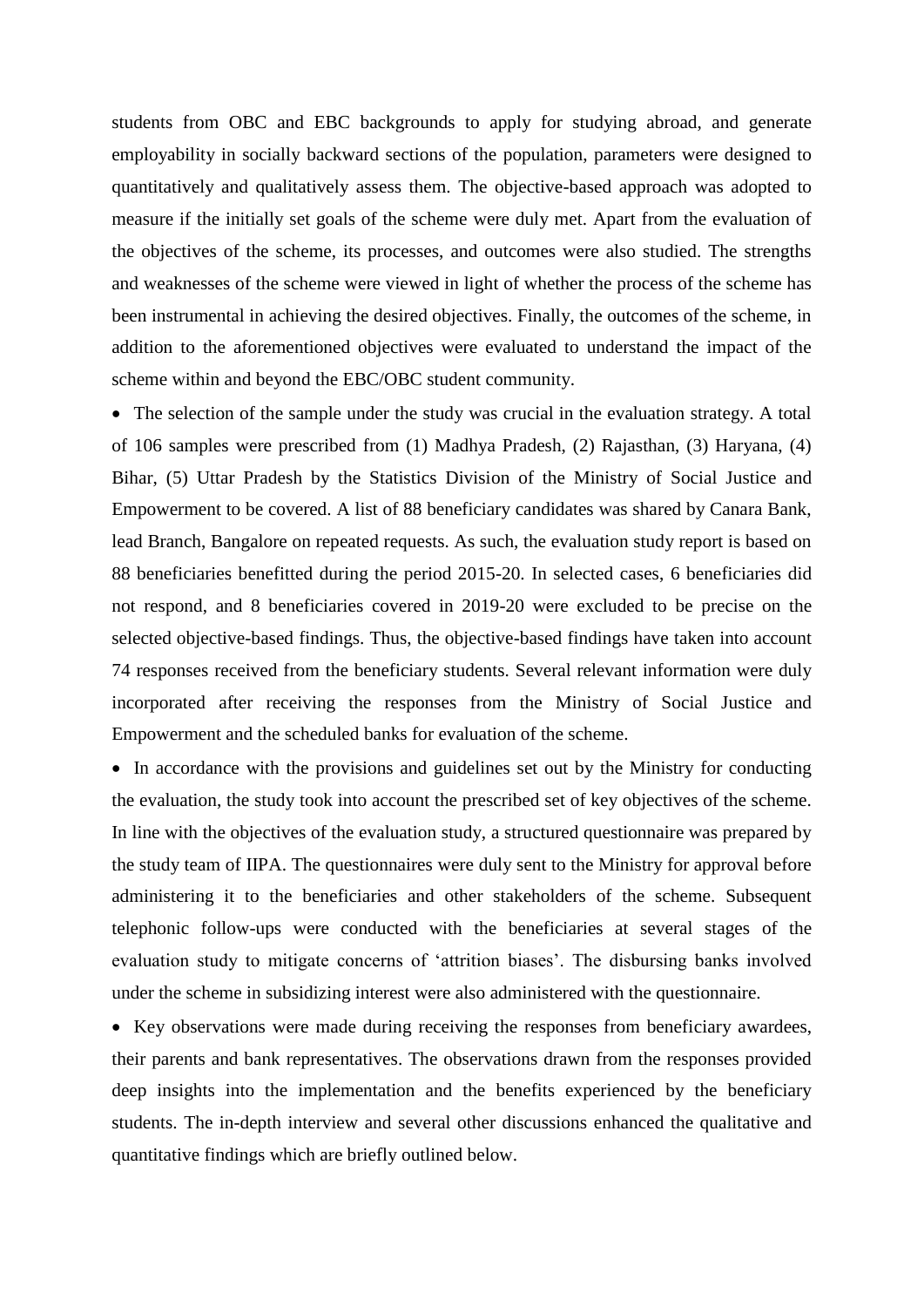1. The information relating to the courses that the beneficiaries opted for, suggests that in the five sampled states, the maximum number of beneficiaries availing the scheme were in 2018- 19. Approximately 50% of the total candidates covered in the last five years from the sampled states were found in the year 2018-19. Financial year-wise information suggests that the maximum number of beneficiaries availed educational loans under the scheme were in 2018-19 (47.7%), followed by 2017-18 (23.9%), 2015-16 (11.4%), 2019-20 (9.15%), and 2016-17 (8%).

2. 71.6% of beneficiary students included in the study had completed their degrees whereas same was not the case for the rest 28.4%. The maximum completion rate of beneficiary students' degrees was in Delhi (80%), followed by Haryana (78.6%), Uttar Pradesh (73.9%), Rajasthan (66.7%), and Chandigarh (50%). The mean value of the degree completion rate has been calculated as 69.84 with a standard error of 5.5. Most of the degrees were completed in the Master level courses.

3. The Canara Bank has handled the maximum number of educational loans (30.7%), followed by the State Bank of India (17%), Bank of Baroda (12.5%), Oriental Bank of Commerce (12.5%), and so on. To assess the impact of the scheme on scheduled banks, a total of 19 responses from 4 scheduled banks were received. Out of the 19 responses received, one response each was from Oriental Bank of Commerce and Syndicate Bank, 2 responses from Canara Bank, and 15 responses from State Bank of India. It was found that the major concern of the bank was to get repayment from the borrower. If the loan is paid back after the moratorium, the impact of the scheme on the Scheduled bank is considered to be positively impactful.

4. The study has revealed that 73.7% of the scheduled banks found the repayment of educational loans effective whereas, 26.3% of bankers did not subscribe to this view. The maximum bankers from the State Bank of India endorsed the view that repayment of the loan was made (78.6%), followed by Canara Bank (14.3%) and Oriental Bank of Commerce (7.15%). The bankers were found satisfied with the repayment of loan by the borrower under the interest subsidy on educational loans for overseas studies for other backward classes (OBCs)/Economically Backward Classes (EBCs). The maximum responses on the component have been received from the State Bank of India. As such, the impact of the scheme on the participation of Scheduled Banks under the IBA was found to be very effective (73.7%).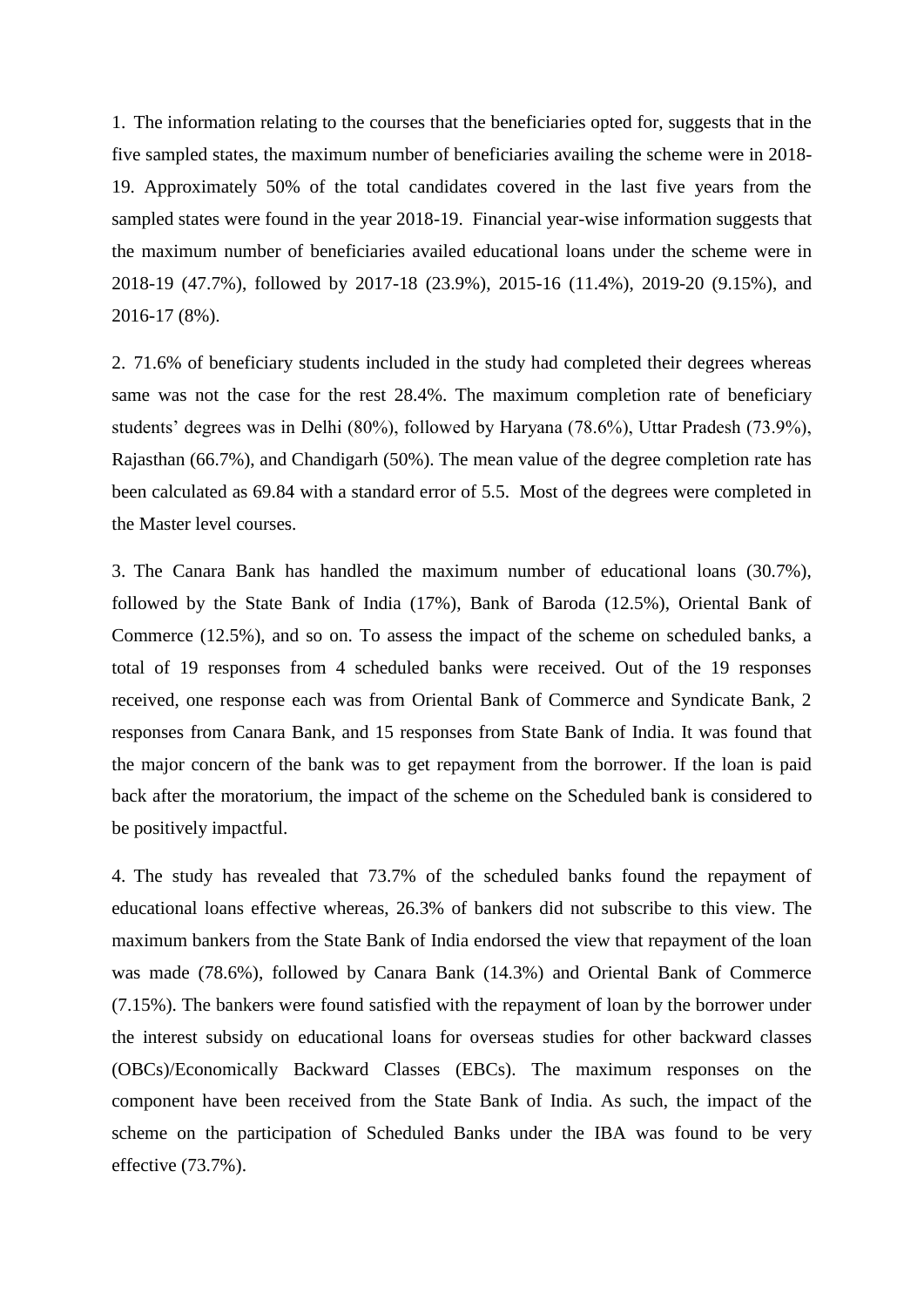5. Fund utilization is a major component under the scheme's evaluation. The credit branch of Canara Bank has informed the study team that the lump-sum amount prescribed by the university/concerned for Masters/M. Phil and Ph.D. programmes are converted into Indian rupees. The expenses consist of two major heads viz. tuition fees and living expenses. The tuition fee cannot be assessed whether it was appropriately utilized. The living expenses are the amount borne by the borrower from the loan amount or otherwise. As the loan amount is to be paid back, the borrower optimally utilizes the fund. Under this scheme, the entire interest payable during the moratorium period is waived off, as the same is covered by the Scheme. As such, the fund provided was appropriately utilized for the purpose it was credited.

6. The feedback on the required changes regarding the scheme to make it more effective has taken into account the views from both bankers and beneficiary students. Most of the beneficiaries expressed that the scheme was a good initiative provided it covered more students. The bankers expressed that the eligibility criteria of the scheme should be revised with the provision of merit in terms of cut off percentage. The scheme needs to be made borrower driven. The claims are to be done by the customer on the portal. A unique reference number needs to be generated. Once the customer applies online, the banks would fill-in the mandatory data required and verify borrowers' data with bank records. A total of 19 beneficiaries have given their views on the revision of the income ceiling. The range of suggestions i.e. 1-5 infuses a 5% increment in the ascending order. Here 1 stands for 5%, 2 for 10%, 3 for 15%, 4 for 20%, and 5 for 25%. The other level was not allowed on the rating scale. This was mostly shared by EBC students because their income level was not subjected to the present creamy layer criteria. For them, an enhancement of 22.5% (4.5X5) was required to be accommodated in the income ceiling. It was calculated on 2.5 lakh, then the next revised income level was vehemently suggested to be brought to 3.06 lakhs. The opinions of the bankers have also been documented in this regard. Out of the total 19 responses received, 14 of them said that the income ceiling was appropriate while five of them suggested revision. Four bankers wanted the income ceiling to be revised to the tune of 75%. After the enhancement of the income ceiling by 75%, it comes to 4.37 lakh.

7. In the representative sample of households of the OBC and EBC categories, it was shared that in the last five years no one other than the beneficiary student availed the educational loan under the scheme or otherwise. The beneficiary students informed that they received the loan after strenuous efforts. In the sampled households of five states, only those who received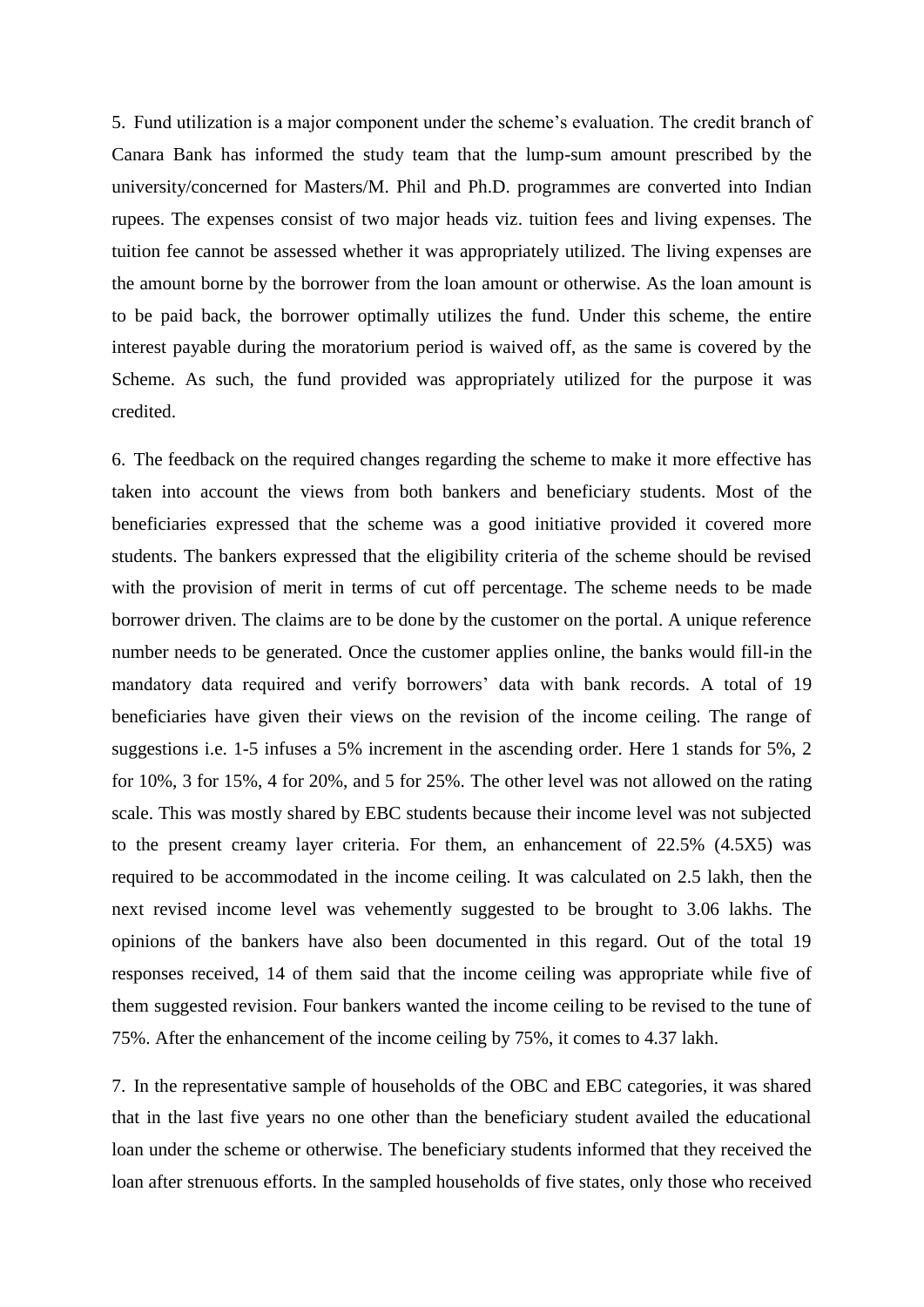the scholarship went abroad for higher studies. Nobody other than beneficiaries were reported to have gone abroad from the studied households. The information is based on the views shared by the beneficiaries with the study team and subsequent entry received through Google forms.

8. With regards to the present status of parents of students of the respective category regarding their education in Masters/M. Phil/Ph.D. courses, it was found that the parents did not have either M. Phil or Ph.D. degrees. However, some of the parents did have Master's degree. It was also found that the educational qualification of parents did not have a significant correlation with the academic pursuits of beneficiary students. Most of the Master's degree holders were from the EBC category, as compared to the OBC category.

9. The assistance provided for interest subsidy is upto 20 lakh under the Scheme. The loan amount to be borrowed by beneficiaries depended on the requirements of the course and the country where the candidate had to study. As per the inputs shared by the banks, the amount of interest subsidy was adequate and it required no further enhancement. The adequacy of interest subsidy was responded on a Likert Scale of 1-5 wherein 1 stands for fully dissatisfied and 5, for extremely satisfied. An average of 3.2 is visible on the existing interest subsidy upto 20 lakh which is more than satisfied. However, the feedback on the same component differs from one state to another. In Chandigarh, the average score has been 2.7 which is above the average on the rating scale. The same is highest in Delhi (3.4), followed by Uttar Pradesh (3.3), Rajasthan (3.2), and Haryana (3.1). Overall, keeping in view the bankers' view and beneficiaries' perceptions, the interest subsidy of upto 20 lakh was adequate and not to be enhanced.

10. The income ceiling has been prescribed for both OBC and EBC category candidates. For OBC candidates, total income from all sources of the employed candidate or his/her parents/guardians in case of the unemployed candidate should not exceed present creamy layer criteria. For EBC candidates, total income from all sources of the employed candidate or his/her parents/guardians in the case of the unemployed candidate should not exceed Rs. 2.5 lakh per annum. As per the information shared by beneficiaries, the mean value on the rating scale with regard to the component is 4.2 which shows above the average level agreement with the existing income ceiling. However, the agreement on the rating scale varies from one state to the other. The maximum level of agreement is visible in Chandigarh (4.7), followed by Rajasthan (4.4), Uttar Pradesh (4.3), Haryana (3.8), and Delhi (3.4).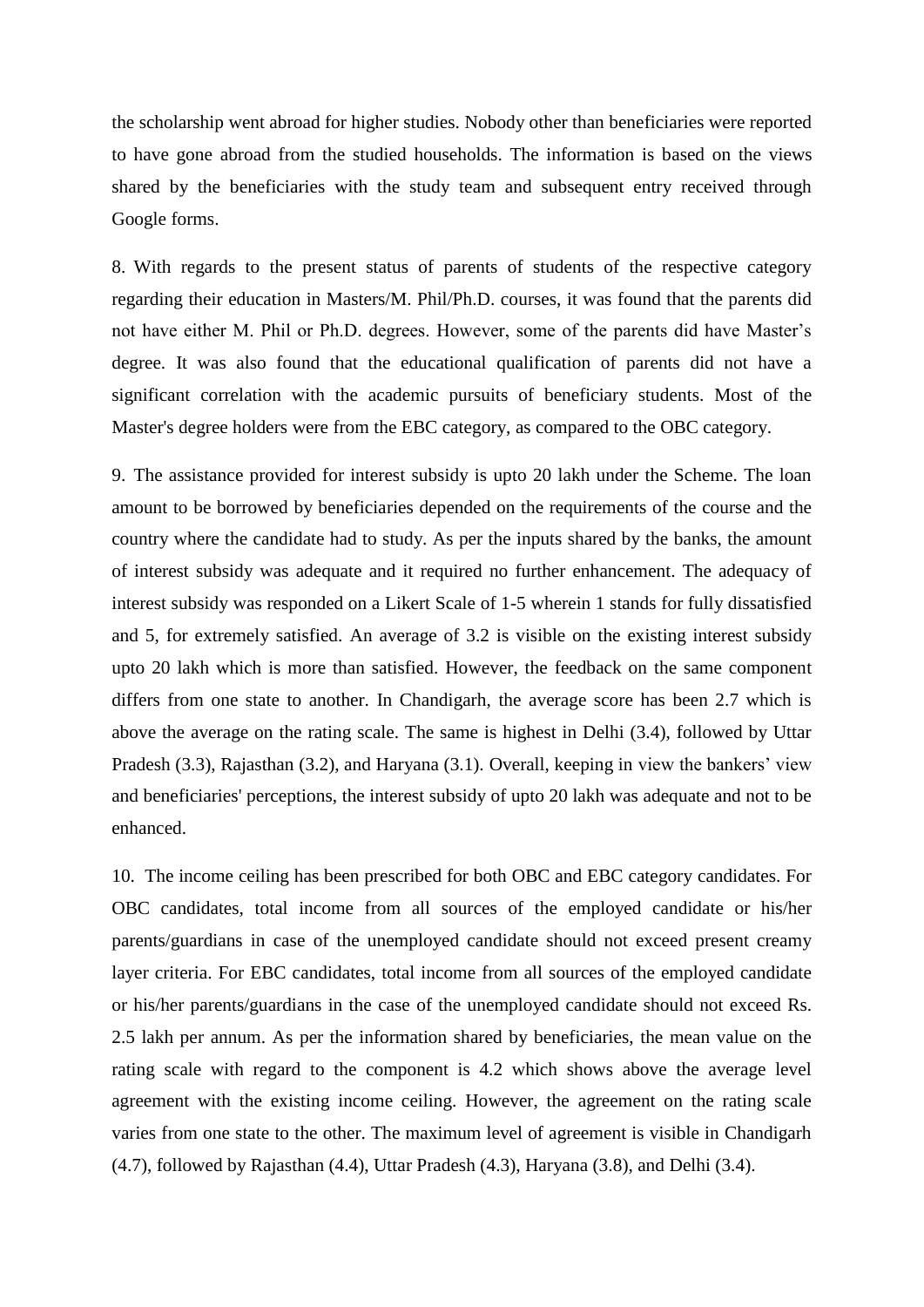11. Findings on the quality of life of the beneficiaries inform that they experienced an improvement in the quality of life of beneficiaries, thoughts, and knowledge base. It has been found that that students from Uttar Pradesh scored 4.1 on the rating scale which is the highest among the sampled states. The beneficiary students have given the highest rating in Uttar Pradesh (4.1), followed by Haryana (4.0), Rajasthan (4.0), Delhi (3.8), and Chandigarh (3.3). Indeed, the advancement in knowledge is largely subjected to a conducive eco-system that they experienced. The overseas institutions have given space to the scholars by appreciating their knowledge base and cultural pre-dispositions to which they are bestowed. Overall, as an impact of the scheme, there has been a qualitative improvement in the life of beneficiaries.

12. The sample under study provides crucial insights into the rural-urban divide of the beneficiaries. Within the sample population, barring the UT of Chandigarh and Delhi, the majority of the beneficiaries in the states of Haryana, Rajasthan, and Uttar Pradesh affiliate themselves to the rural areas. Of the total rural population in the sample under study, around 42% of the rural beneficiaries belonged to the state of Rajasthan, followed by Uttar Pradesh (38%), Haryana (15%), Delhi (4%), and Chandigarh (2%). As far as the urban population in the sample study is concerned, around 43% of the urban beneficiaries belonged to the state of Rajasthan followed by Uttar Pradesh (26%), Haryana (17%), Delhi (9%), and Chandigarh  $(6\%)$ .

13. The caste-wise classification tends to suggest that a larger proportion of the beneficiaries in the sample belong to the OBC category. The similar composition is reflected both in the urban and rural areas of the sample population. Among the beneficiary respondents in the rural areas, around 17% belonged to the EBC and 83% to the OBC community. On the other hand, in the urban areas, the caste classification is on similar lines wherein around 26% of the respondents belonged to the EBC community whereas; around 74% of the beneficiaries fell in the OBC community.

14. A state-wise categorization of the sample tends to suggest that around 42% of the respondents belong to the state of Rajasthan followed by Uttar Pradesh (33%), Haryana (16%), Delhi (6%), and Chandigarh (3%). Overall, the maximum number of beneficiaries has been covered in the State of Rajasthan. Moreover, in the sample population and among the beneficiary respondents, around 30% are females and approximately 70%, males. This shows insignificant inclusion of women in the scheme, as compared to beneficiary men.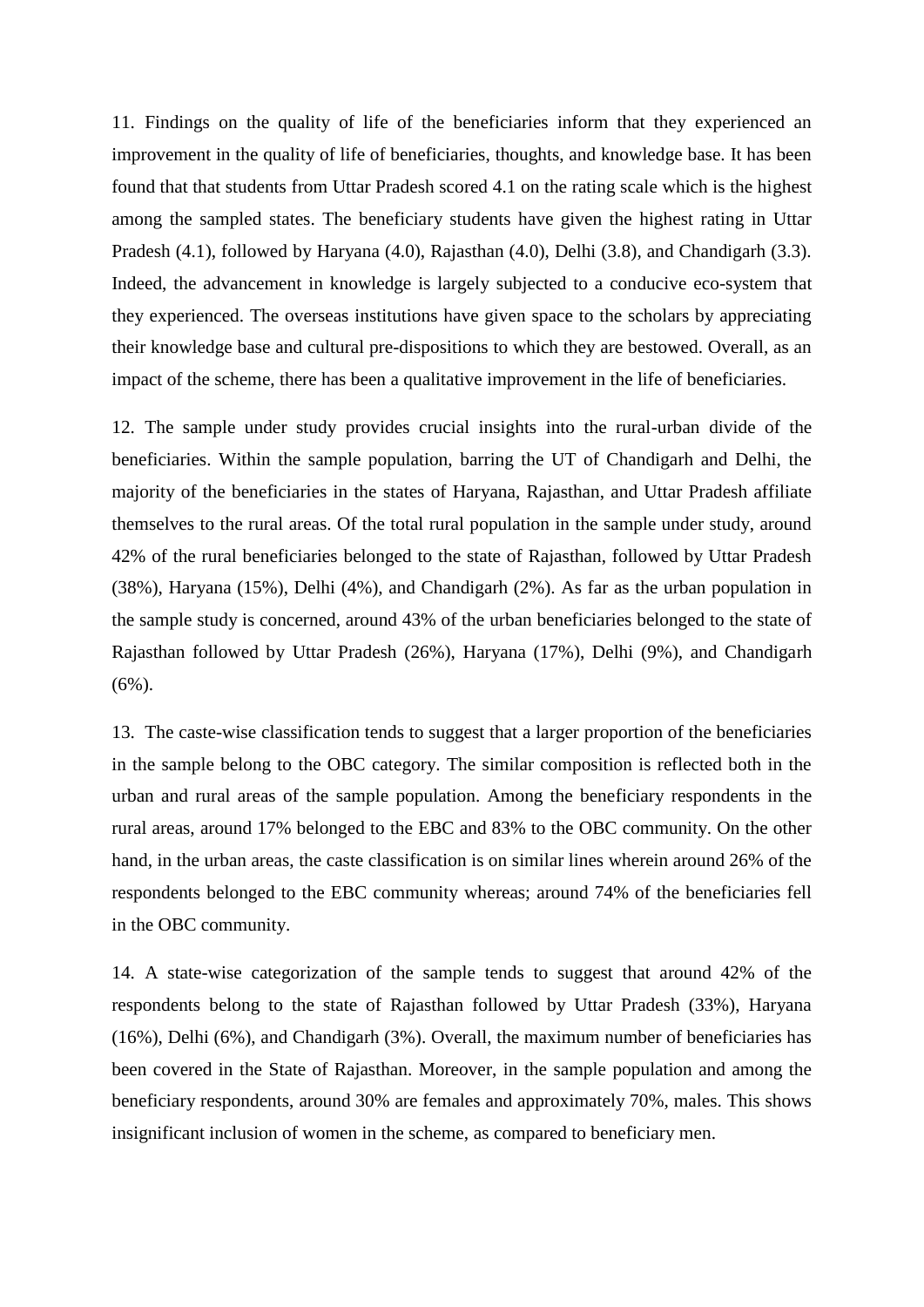15. Since the scheme primarily aims to foster higher studies among the target group, the preference of candidates to pursue a Masters level course abroad has profusely been recognized. The findings of the study suggest that around 98% of the respondents have ended up pursuing the Masters program having availed the interest subsidy on the loans whereas, merely about 2% of the sample respondents have pursued Ph.D. studies abroad. Moreover, around 20% of the respondents who have opted for a Masters programme belonged to the EBC community whereas, 80% of them were from the OBC category. Similarly, there has been a negligible yet an equal intake of Ph.D. course by respondents across the OBC and EBC category. This suggests that the Master programme remains a popular preference among the respondents. The students belonging to the OBC category showed an increasing incidence to pursue higher studies abroad under the scheme, as compared to the EBC category.

16. Overall, the sample under study provides striking evidence of the presence of a major proportion of the beneficiaries (50%) in the income group of over and above Rs. 20,000 followed by an income level of Rs. 5,000 to Rs. 10,000 (25%).

17. A state-wise categorization of the employment levels of the respondents at the time of application to the scheme suggests that around 41% of the applicants from the state of Rajasthan and Uttar Pradesh reported to be employed. On the other hand, around 42% of the applicants from the state of Rajasthan reported having been unemployed (of the total unemployed respondents). This reaffirms our previous findings of the sample under study which suggested that of the total respondents, around 42% belonged to the state of Rajasthan. Moreover, around 25% of the total respondents reported to be employed and more than half of the sample were unemployed (75%).

18. As far as the employment status of the beneficiaries is concerned, in the UT of Chandigarh, and Delhi, there seems to prevail high unemployment rates among the sample beneficiaries at the time of application. Semi-govt. sector employment exists in states barring the UT of Chandigarh, with Delhi (20%), Haryana (14.3%), Rajasthan (2.7%), and Uttar Pradesh (3%) reporting the minor presence of such employment opportunities. Private employment opportunities were found extremely low across the sample wherein around 19% of the respondents in Rajasthan engaged themselves in the private sector, followed by Uttar Pradesh (14%) and Haryana (7%).

19. With regard to the use of interest subsidy, a total of 17 EBC and 57 OBC category beneficiary students availed the scheme. Most of the beneficiaries used the interest subsidy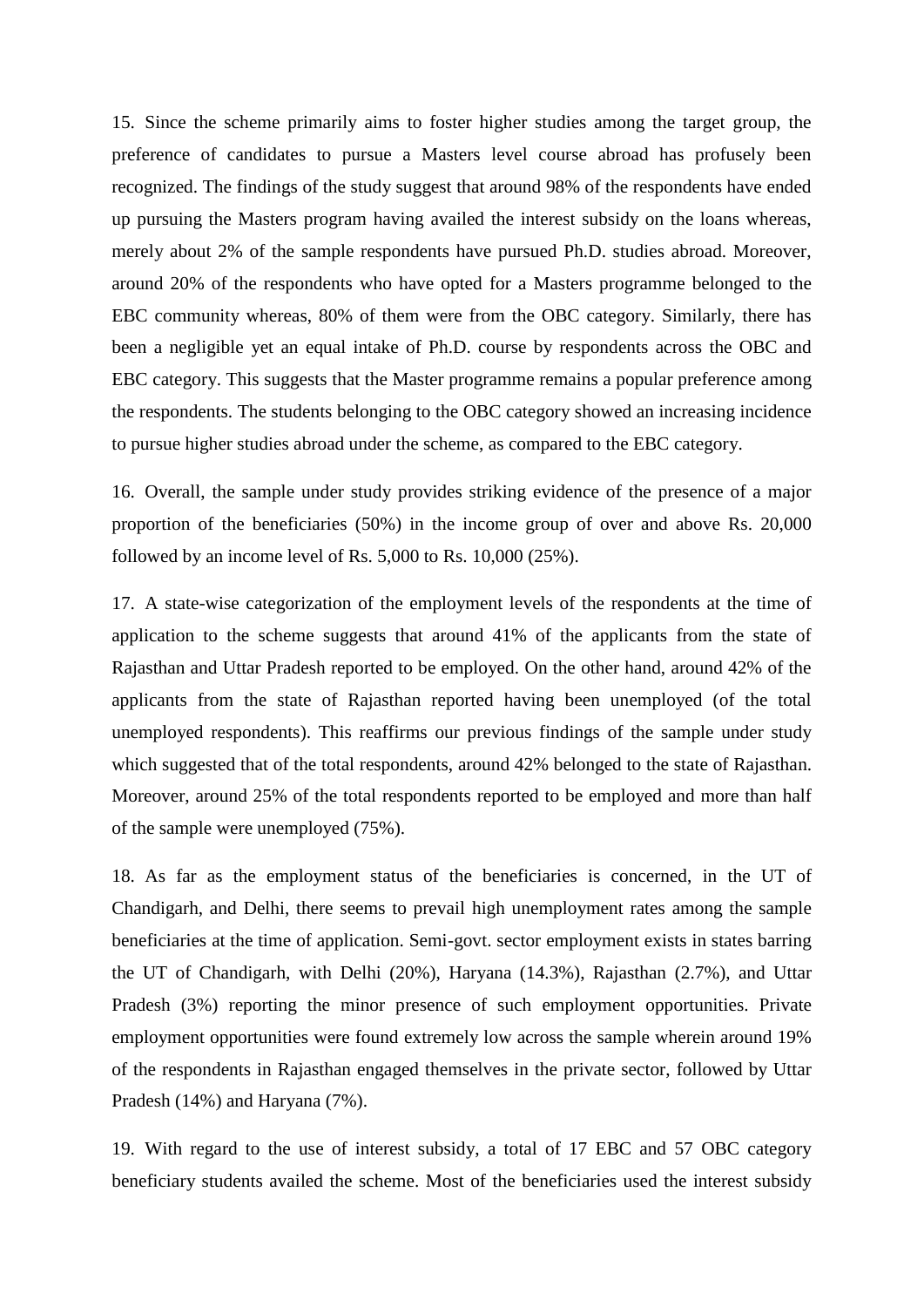for obtaining a Master's degree. The beneficiaries who took the interest subsidy for Ph.D. purposes were not able to complete their courses. A total of 76.4% of EBC students have successfully used the interest subsidy as compared to 71.9% of OBC students. This shows that the students of the EBC category used financial assistance in the form of interest subsidy more effectively than the OBC students.

20. The caste wise classification tends to suggest that a larger proportion of the beneficiaries in the sample belong to the OBC. This similar composition is reflected both in the urban and rural areas of the sample population. Among the respondent beneficiaries in the rural areas, around 17% belong to the EBC and 83% belong to the OBC community. On the other hand, in the urban areas, the caste classification is on similar lines wherein around 26% of the respondent beneficiaries belong to the EBC community whereas; around 74% of the beneficiaries belong to the OBC community. Around 42% of the respondents belonged to the state of Rajasthan followed by Uttar Pradesh (33%), Haryana (16%), Delhi (6%), and Chandigarh (3%). Overall, the maximum number of beneficiaries have been covered in the State of Rajasthan.

21. The sample understudy provides striking evidence of the presence of a major proportion of the beneficiaries (45%) in the income group of over and above Rs. 20,000 followed by an income level of Rs. 5,000 to Rs. 10,000 (38%). This highlights the fact that at the time of availing the scheme, the majority of the beneficiaries' gross family income was above 20,000 which puts the family in a comfortable position to finance the studies of the beneficiaries following the further easing out of interest to be paid on the loans availed. However, with the beneficiaries' income level of less than 5,000 and Rs. 5,000 to Rs. 10,000 also forming a cumulative 47% of the sample under study, the success of the scheme can be gauged from the fact that whether this 47% of the beneficiaries in the sample ended up completing the course abroad and if the interest subsidy component acted as a driving force in this process.

22. A state-wise categorization of the employment levels of the respondents at the time of application to the scheme that the study has covered. It tends to suggest that around 47% of the applicants from the state of Rajasthan reported to be employed. On the other hand, around 38% of the applicants from the state of Rajasthan reported to be unemployed (of the total unemployed respondents). This reaffirms our previous findings of the sample under study which suggested that of the total respondents around 42% belong to the state of Rajasthan.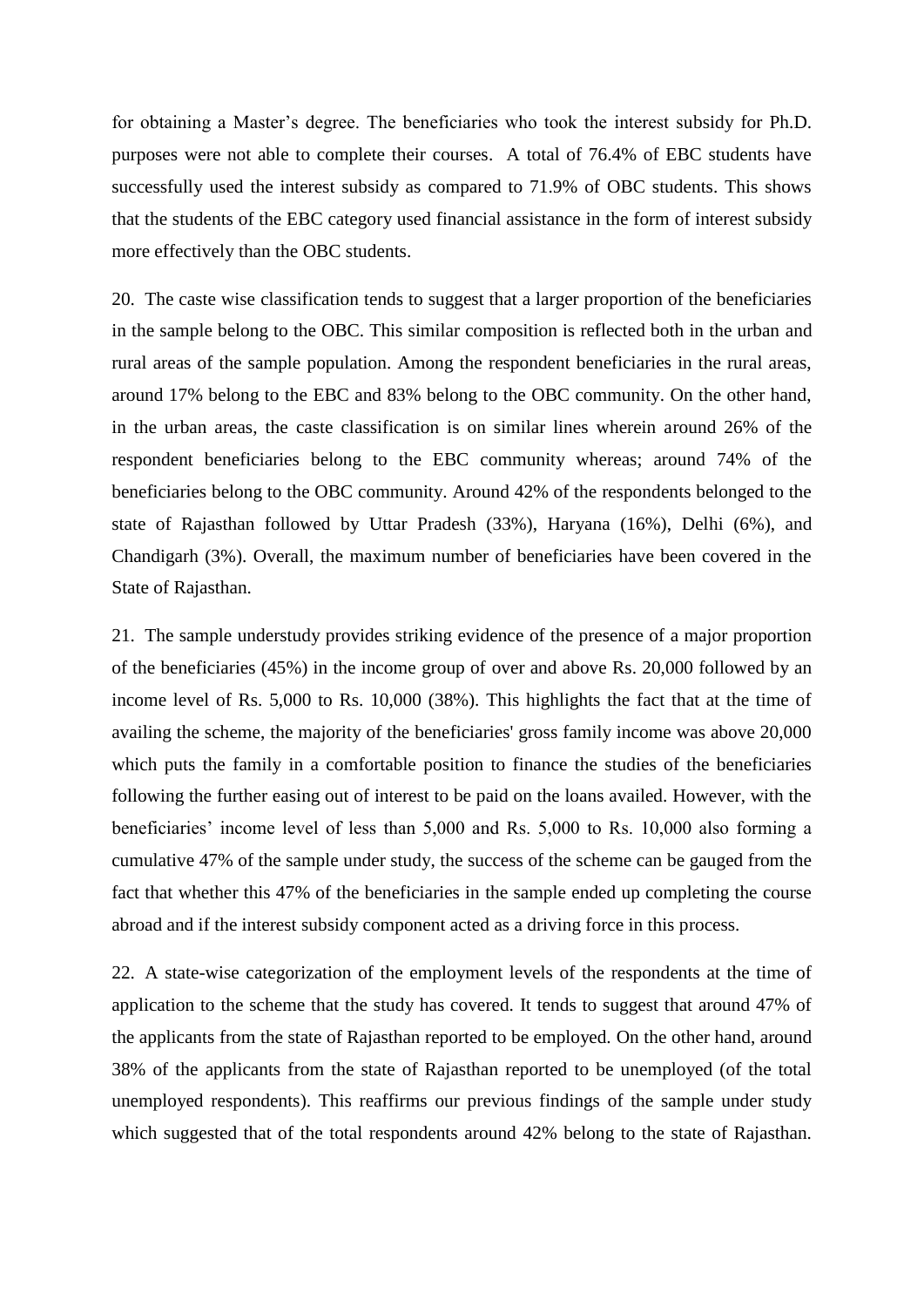Moreover, the fact that in the sample under study, around 41% of the total respondents reported to be employed and more than half, reported to be unemployed (57%).

23. The categorization tends to suggest that in the UT of Chandigarh, and Delhi, high unemployment rates prevailed among the sample beneficiaries at the time of application. Semi Govt. sectoral employment exists in states barring the UT of Chandigarh, with Delhi (13%), Haryana (25%), Rajasthan (38%), and Uttar Pradesh (25%) reporting the presence of such employment opportunities. Private employment opportunities also tend to be extremely low across the sample wherein around 72% of the total employed respondents in Rajasthan engage themselves in the private sector followed by 38% of the respondents in Uttar Pradesh and 33% in Haryana.

24. The expenditure pattern of the beneficiaries at the time of application seems to suggest that the majority of the respondents (48%) were engaged in the process of incurring an expenditure of Rs. 20,000 and Rs. 29,999. Around 2% of the respondent beneficiaries incurred an expenditure of Rs. 30,000 and Rs. 39,999. Aligning income pattern with expenditure pattern tends to suggest that individuals earning an income of over 20,000 per month, tend to incur an expenditure of a maximum Rs. 15,000 with a minimum saving of Rs. 5,000 per month. This makes it inevitably harder for families to support educational needs and financing abroad studies becomes a strenuous task. In a break-up of the expenditure category to expenditure on stationary and on books, it has been found that around 41% of the respondents spend around Rs. 3,000 to Rs. 3,999 on books followed by around 28% of the respondents spending between Rs. 2,000 and Rs. 2,999 for the purpose of purchasing books. As far as expenditure on stationery is concerned, around 35% of the respondent beneficiaries spend around Rs. 4,000 and Rs. 4,999 followed by around 31% of the beneficiaries spending around Rs. 2,000 and Rs. 2,999.

25. In administering the question regarding any major constraints faced by the respondents while pursuing the course abroad, around 91% of the respondents responded to have not faced any problem. About 9% of the beneficiaries faced problems pertaining to course completion. Moreover, 38% of the respondents who found it difficult were from the state of Uttar Pradesh and Rajasthan.

26. The scheme has generated a steady movement of people from one social level to a higher one. Around 90% of the beneficiary respondents have opined that the scheme helps them pursue higher education. In turn, it has led to significant improvement in their socio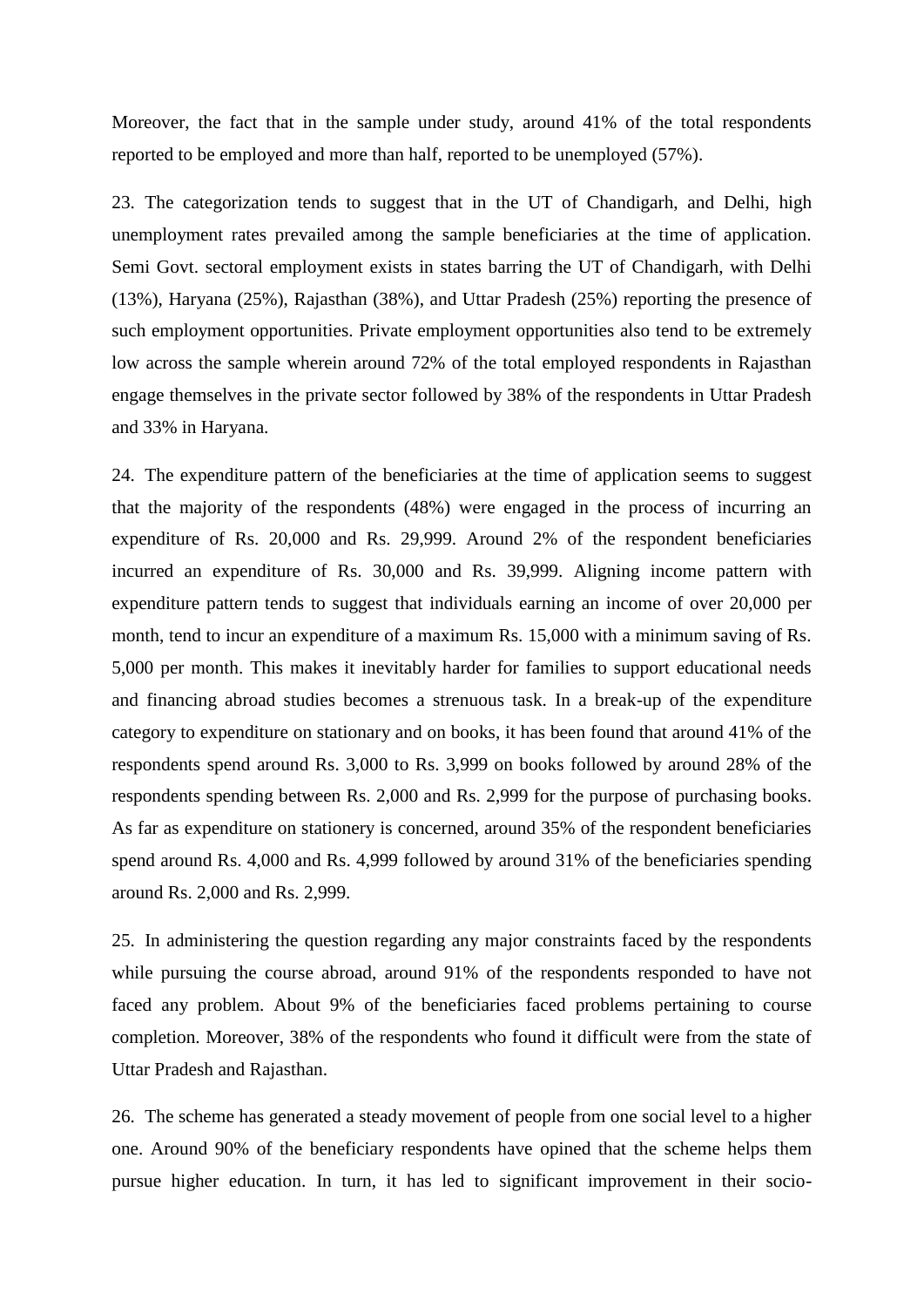economic conditions. A category classification of the beneficiaries tends to suggest that 91% of the beneficiaries experienced socio-economic improvements, of which around 78% belonged to the OBC community. This hints at the increasing role that higher education plays in ensuring socio-economic improvements.

27. Around 23% of the beneficiaries have opted to pursue studies in the United Kingdom followed by 20% of the beneficiaries in Canada. Around 10% of the beneficiaries ended up pursuing their degrees in Australia. Overall, countries that have become popular destinations include the UK, Canada, and Australia. Other countries comprise 7% like New Zealand, Nepal, the Philippines among others, each of which forms 1% of the overall destinations opted by the beneficiaries.

28. Around 36% of the beneficiary respondents suggested improvement through the submission of particulars using a single-window system. Since the majority of the students found difficulty in obtaining income certificate, IT returns of their parents, etc., a singlewindow system would inevitably benefit the candidates in terms of saving time and also lead to a simplification of the application procedure. The principal repayment process under the scheme wherein the candidate is to initiate the payment of the interest accrued and the principal amount, after the completion of the moratorium period also deserves some kind of relaxation. Support in the form of additional time over and above the moratorium period would be beneficial in the longer run.

29. Gaps in achievements of outcomes include a) The awareness level was not satisfactorily raised in the target group of beneficiaries, considering the given number of applications to Masters/M.Phil. /Ph.D. programs abroad under the scheme. This is evident in the sample under study where the intake of Ph.D. programs under the scheme is extremely low, with just 2% of the beneficiaries undertook such programs abroad, b) The number of beneficiaries prescribed through the LoA did not match with the number of beneficiaries covered under the scheme. However, the collection of beneficiaries' information by banks may not have been updated, c) Currently, there exists around 31 indicative subjects/disciplines with an additional open subject (32nd) that are covered under the scheme for Masters, M.Phil. and Ph.D. programs abroad. Widening the subjects/ disciplines in the light of the increasing educational demands of the Economically Backward Classes (EBCs) and the Other Backward Classes (OBCs) section of the society can boost participation, thereby enhancing the intensity of coverage of the scheme, d) The employment creation aspect of the programme needs to be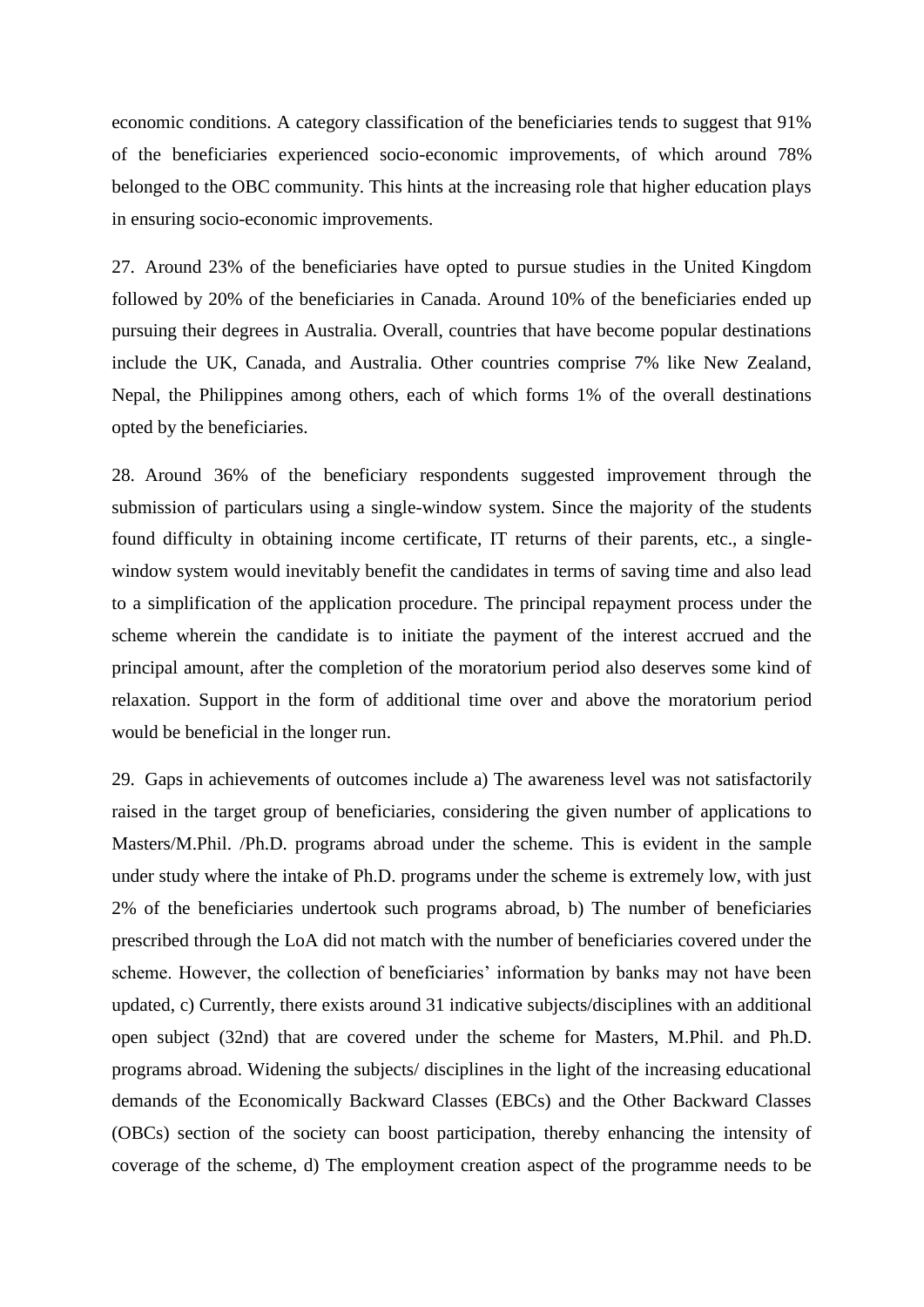stressed upon which acts as a crucial benchmark to gauge the effectiveness of the scheme. The feedback suggests that there has been negligible employment generation in post completion of the course by candidates, and e) To compensate for the exuberant costs associated with pursuing higher studies abroad, the interest subsidy component of the loan provides a much-needed relief which reduces the financial constraints faced by families of the potential candidates. The flexibility of the interest subsidy component implicit in the loans disbursed by the designated banks allows beneficiaries to meet several expenditures that are not covered under the loan.

30. Some key challenges identified in the scheme include a) The interest subsidy component of the educational loan under the scheme constraints the parents in repayment. The primary bottleneck of the loan arises due to the uncertainty in interest rate variation as prescribed by the member banks, b) A major drawback of the release of interest subsidy under the scheme pertains to a situation which leads to beneficiary candidates either discontinuing the course due to some reasons or those who are expelled from the institutions. As per the current norms, in the light of such a situation, the interest subsidy under the provision of the scheme is made ineligible to the beneficiaries, c) As per the provision of the scheme, the interest accrued on the educational loan would be uniformly over a period of time subsidized by the Ministry, as and when the claim is submitted by the disbursing bank. The process of reimbursement needs to be expedited so that this delay doesn't create additional liability on the part of the beneficiary, and d) On the part of the beneficiary, a major challenge remains on availing the loan and attaining the interest subsidy. The increasing documentation adds to the burden for which electronic documentation procedures need to be adopted.

31. In terms of existing challenges and issues pertaining to the scheme have also been identified in the light of the evaluation study which includes the following: a) Only those beneficiaries can be selected who have the same base as the member bank. The beneficiaries having a track record of banking transaction sounds to be an inappropriate prerequisite for sanctioning of the loan. The list of potential beneficiaries is prepared by the bank; it seems difficult for this scheme to be inclusive, b) Though the information relating to the Scheme is available on the Canara Bank's website, it looks a little unrealistic that candidates from far off places can access to the scheme information using the internet, c) Though out of the total outlay in a year, a minimum of 50% amount is earmarked for the interest subsidy to the girl candidates, the scheme has never covered 50% of women candidates, based on the information collected from the sampled states in the last five years, d) The Scheme is bank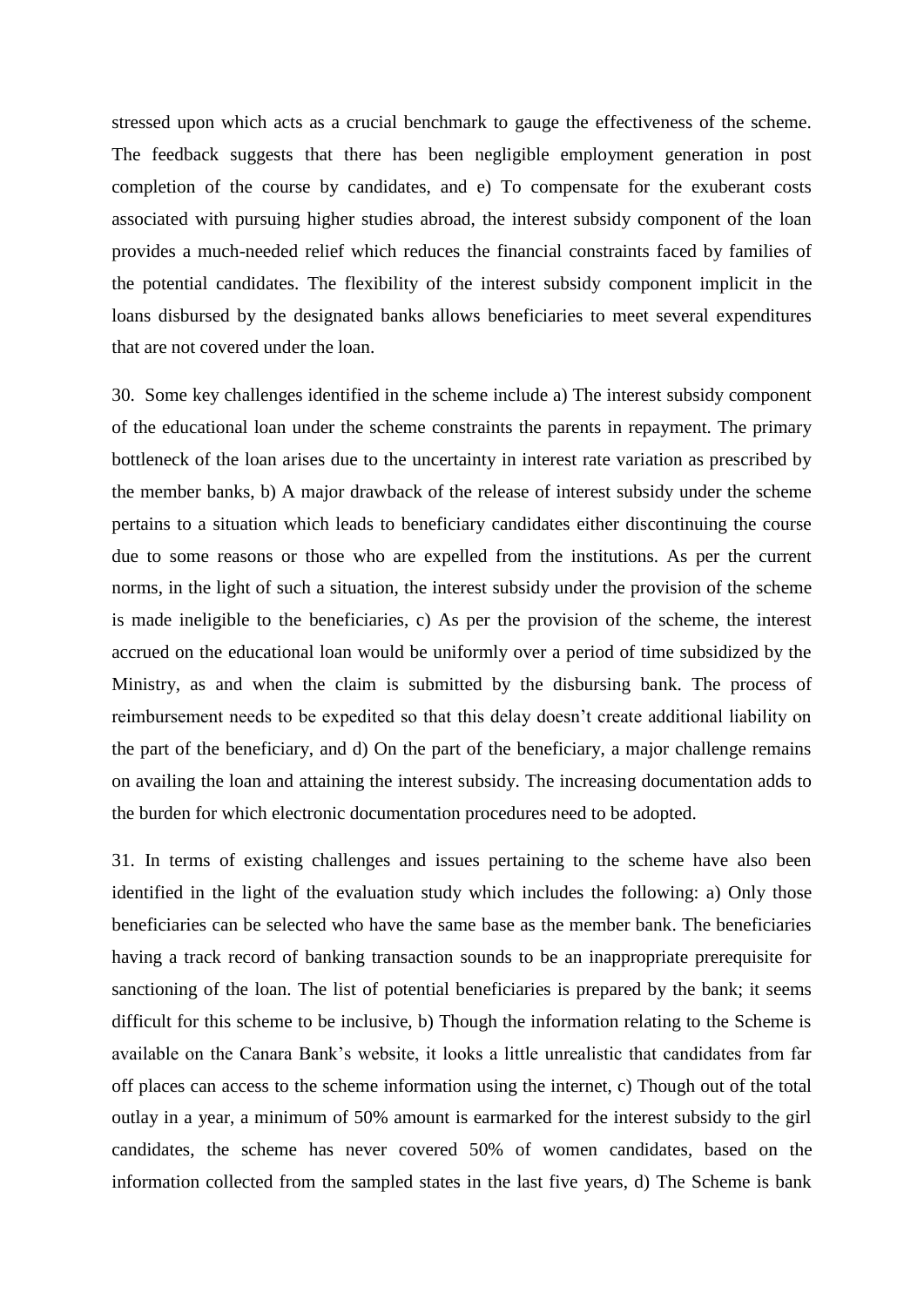driven and depends on the wisdom of the bank whether the potential beneficiary would be covered. The scheme has a clear expression in clause 8 (Funds-Limited Nature of the Scheme) that the funds would be released to the applicants on the first-come-first-served basis which would probably exclude delayed but extraordinarily meritorious candidates, e) The beneficiaries selected under the scheme, after moratorium period, the repayment is made by parents concerned. The amount of loan is paid by their respective parents after the moratorium period is over. The study has also revealed that once beneficiaries went abroad, generally do not come back. After all, the interest component paid to them is from the public money and there should be social return on investment (SROI), and f) though there is provision for a recommendatory committee to examine the applications, the job related to cross verification generally rests with the bank. It would be advisable that since the bank is receiving timely disbursal of interest money from the Ministry, the active role of the Ministry in scrutinizing the applications needs to be ensured.

## **Recommendations**

Dr. Ambedkar Scheme of Interest Subsidy on Educational Loans for Overseas Studies for Other Backward Classes (OBCs)/ Economically Backward Classes (EBCs) is one of its kind because it has promoted educational advancement in most of the beneficiary students. The overall impression of the Scheme by both beneficiaries and bankers has been found captivating. 94.7% of bankers have recommended the scheme to be continued and 89.06% of beneficiaries have rated positive (on the rating scale) on their learning outcomes, as such the **study recommends for continuation of Dr. Ambedkar Scheme of Interest Subsidy on Educational Loans for Overseas Studies for Other Backward Classes (OBCs)/ Economically Backward Classes (EBCs) scheme**. Following recommendations are given to improve the effectiveness, outreach, and strong monitoring mechanism of the Scheme:

1. For the scheme to expand its outreach, necessary awareness camps and sensitization workshops need to be periodically organized involving potential beneficiaries, representatives of the disbursing banks, community leaders, and the Ministry representatives. The camps should aim at achieving twin objectives of dissemination of scheme information and spreading awareness amongst the target group to encourage participation.

2. In its existing conditions, the mode of application and subsequent submission under the scheme has been rated as extremely exhausting by beneficiary respondents. The application which is initially submitted to the loan disbursing banks by the beneficiaries doesn't notify the candidate nor the ministry regarding the status of the applications. This results in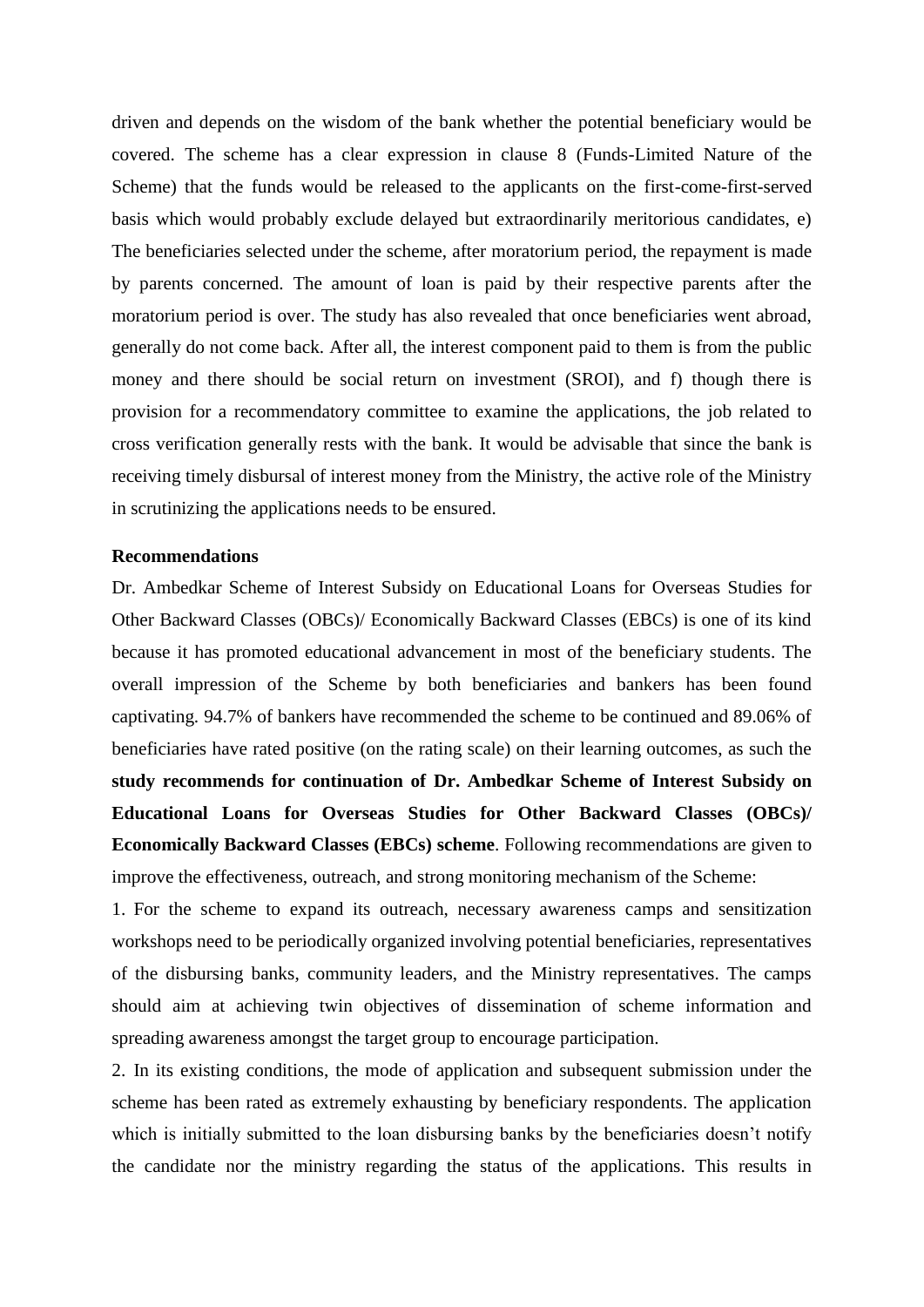beneficiaries repeatedly approaching banks to enquire about the status. In this regard, an online registration cum tracking mechanism needs to be devised ensuring transparency in the application process and retaining beneficiaries' database.

3. The ultimate objective of the scheme is to award interest subsidy to meritorious students belonging to the Other Backward Classes and Economically Backward Classes so as to provide them better opportunities for higher education abroad and enhance their employability. The online registration platform can be used to obtain real-time information of the beneficiaries wherein they can periodically update their academic performance, and also submit feedback on the interest subsidy scheme. As the scheme has been found bank driven, the online platform may be shared with the Ministry with the 'log-in' credentials. The 'bankdriven' format of the scheme may be converted into 'beneficiary-driven' so that its bandwidth can substantially be improved.

4. The provisions as laid down in the central sector scheme under study hasn't identified or enlisted institutes/universities wherein the beneficiaries could pursue the course by benefitting from interest subsidy. Since there exists variation in course structure across universities abroad as well as employability prospects, a set panel of universities should be developed by the Ministry under the scheme which would help the beneficiaries in shortlisting universities for their quality studies abroad.

5. Since the scheme has complex provisions and given the strenuous application process which requires information to be furnished through the disbursing banks, a grievance redressal mechanism needs to be set up. This would help monitor and provide sustained solutions to difficulties faced by the existing beneficiaries.

6. The present distribution of the scheme across the states seems to be confined to a grouped few. This calls for an urgent policy intervention in terms of designing necessary target allocation amongst the state based on the OBCs and EBCs population. This would allow wider coverage of the scheme across the states and also ensure that states with a higher OBCs and EBCs population benefit more from the scheme.

7. The interest subsidy scheme which is currently offered up to a loan amount of Rs. 20 Lakh only can be tabled to be revised downwards to Rs. 10 Lakh. This would be in line with the RBI prescription of the educational loan ceiling as classified under the priority sector lending.

8. Along with a grievance redressal mechanism as stated in one of recommendations above, it's imperative to periodically intimate the beneficiaries who are shortlisted under the scheme so that they constantly receive requisite information until their courses commence. This also